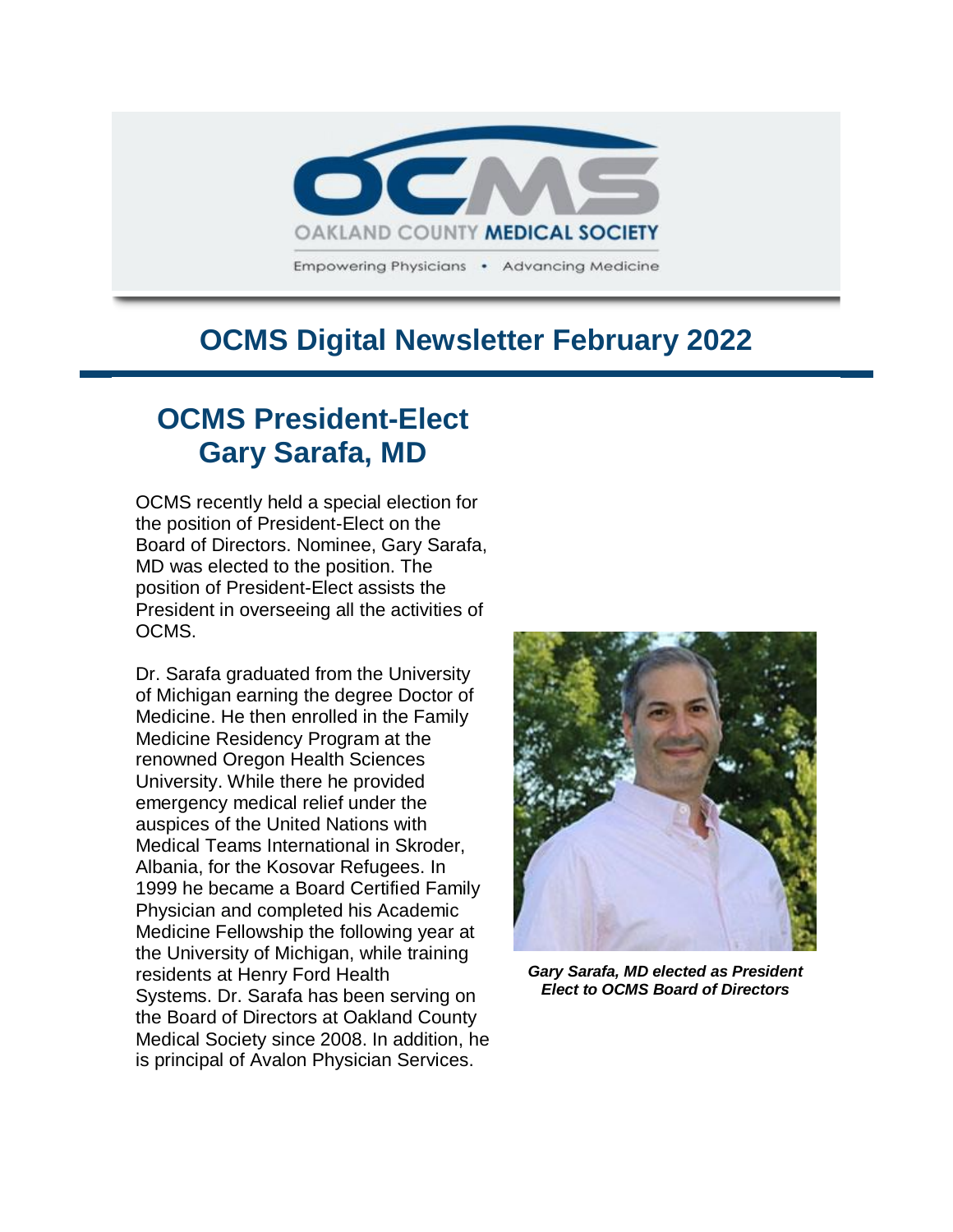Dr. Sarafa is kind, compassionate and enjoys spending time with his patients and getting to know them on a personal level. Dr. Sarafa enjoys reading and spending quality time with his wife and four young children.

The Board of Directors is taking nominations for open positions on the board for 2022-2023. If you are interested contact Romy Shubitowski, OCMS Executive Director at rshubitowski@ocmsmi.org for more information.



## **House of Delegates**

The House of Delegates (HOD) is the official legislative and policymaking body of the Michigan State Medical Society (MSMS). This year's meeting is scheduled for April 30-May 1, at the [Radisson](https://www.radissonhotelsamericas.com/en-us/hotels/radisson-kalamazoo-center)  [Plaza Hotel at Kalamazoo](https://www.radissonhotelsamericas.com/en-us/hotels/radisson-kalamazoo-center)  [Center.](https://www.radissonhotelsamericas.com/en-us/hotels/radisson-kalamazoo-center) This year, OCMS House of Delegates committee is chaired by

Sherwin Imlay, MD. The committee met in early February and is scheduled to meet on February 22 to further discuss resolutions to present at the House of Delegates. The meeting is open to all members. If you would like to join the meeting or have a resolution to submit, contact Romy Shubitowski at **[rshubitowski@ocms-mi.org](mailto:rshubitowski@ocms-mi.org)**.

Resolutions are due by March 1, 2022, and this includes any 2020 or 2021 resolutions to be resubmitted, to be considered "on-time" and included in the House of Delegates Handbook. All resolutions must be submitted online at **[www.msms.org/hod](http://www.msms.org/hod)**. Any resolutions received after the deadline will be submitted through the late resolution process. Please note, pursuant to adopted HOD Resolution 65-14, resolutions "submitted to the MSMS House of Delegates that require action by the AMA may only be submitted by MSMS members that are also members of the AMA."

A variety of resolution writing resources are available on the House of Delegates website including:

How to Write a Resolution to the MSMS House of Delegates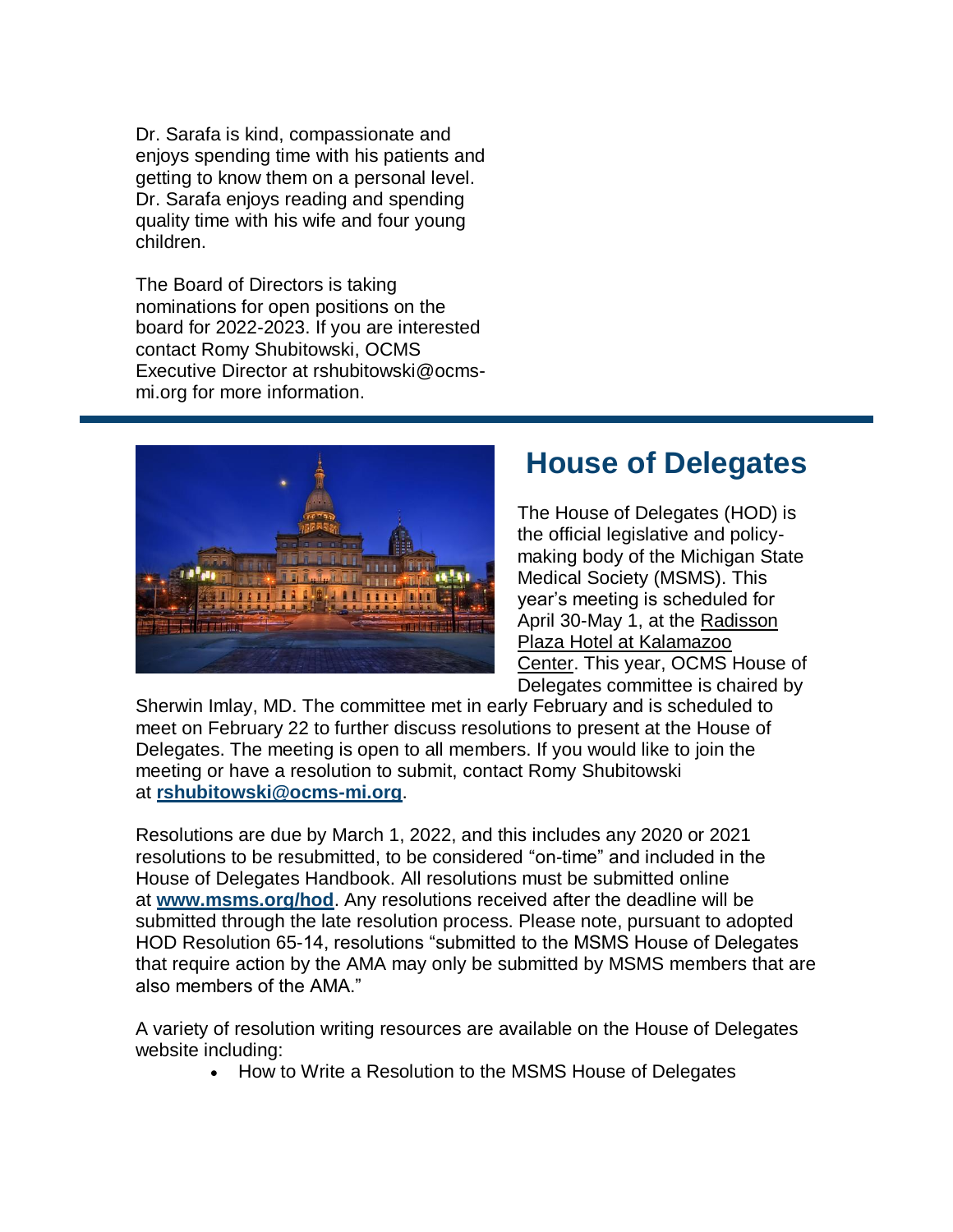- Resolution Archive Database (delegates can research prior resolutions going back as far as 2005)
- MSMS Policy Manual (delegates can research existing policy)

Visit the House of Delegates website at: **[www.msms.org/hod](http://www.msms.org/hod)** for more information.

### **On-Demand Webinars**

MSMS has a catalog of on-demand webinars available, allowing you to watch and learn at your convenience. Check out the available series on Pain and Symptom Management, Medical Ethics, Human Trafficking and many more. To register or to view full course details, visit: **[https://connect.msms.org/Education-Events/On-](https://connect.msms.org/Education-Events/On-Demand-Webinars)[Demand-Webinars](https://connect.msms.org/Education-Events/On-Demand-Webinars)**. Once registered, you will receive an email within 15 minutes with links to watch the on-demand webinar and to complete the survey evaluation.